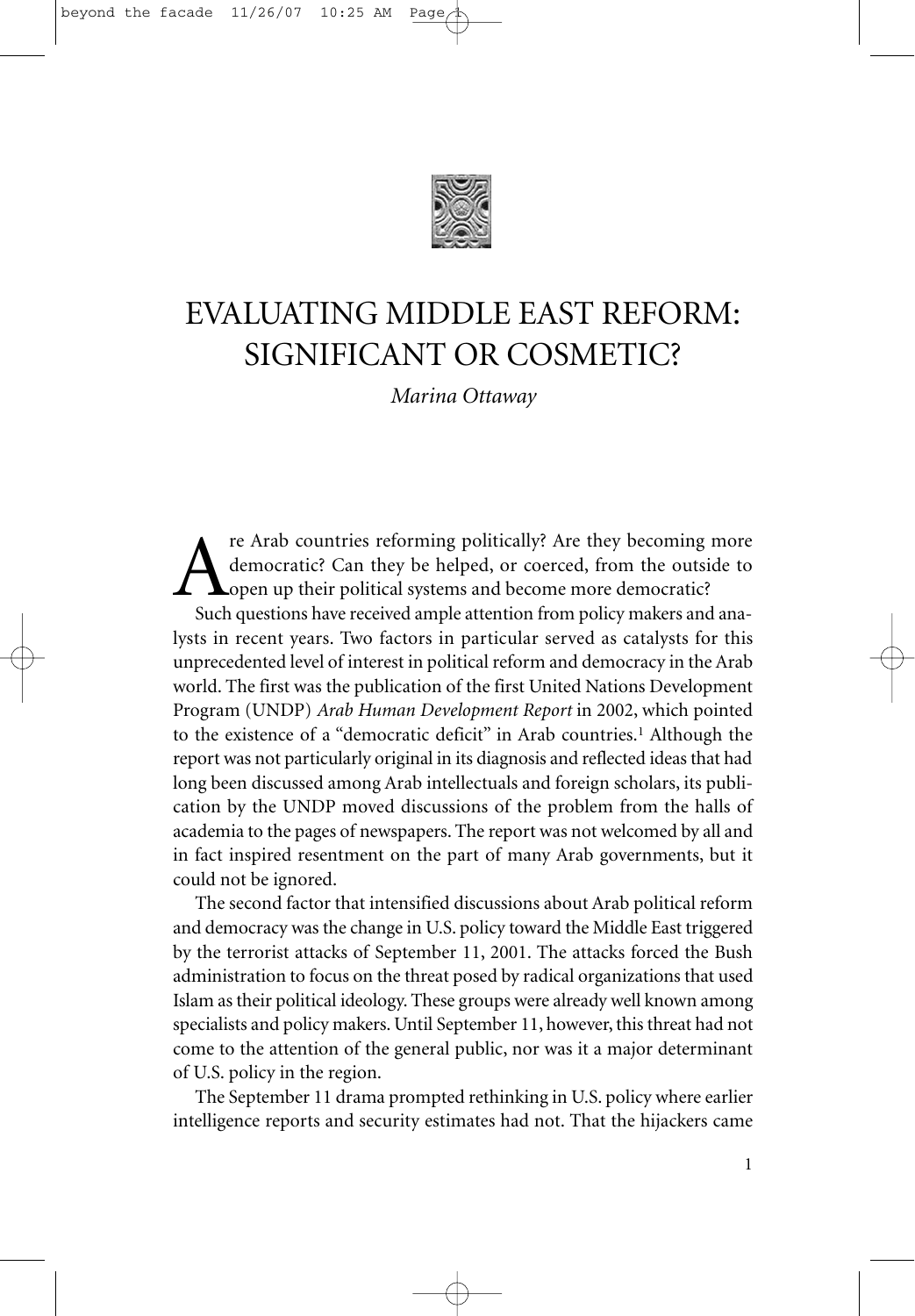predominantly from Saudi Arabia, a country long viewed as a reliable U.S. ally, was particularly shocking. It suggested at the very least that the Saudi royal family was not as firmly in control as it had been in the past. At worst, it raised questions concerning whether the Saudi government's policies were directly or indirectly the cause of terrorism. Questions of Saudi involvement led to finger pointing, ranging from accusations of lax control over Wahhabi religious organizations and the activities they funded in other Muslim countries to outright accusations that the Saudi government encouraged Islamist extremism. The explanation eventually embraced by the Bush administration was less harsh. The Saudi government was responsible for the rise of terrorist organizations in the Kingdom not because it directly supported such groups, but because its authoritarianism and its poor economic policies were creating social conditions that favored the growth of terrorism. Lack of democracy and economic opportunities among young Saudis caused frustration that manifested itself in the form of terrorist activities. Other Arab authoritarians were creating similar conditions in their countries. To contain terrorism the United States needed not only to rely on good intelligence and security measures but also to address the root causes of the problem by promoting democracy and economic reform. Thus was born the Bush administration's "freedom agenda" for the Middle East.

The U.S. decision to promote democracy in the Middle East in turn intensified long-standing debates about democracy among Arab intellectuals. Many reacted with indignation at the arrogance with which the Bush administration tried to impose political choices on Arab countries and questioned the United States' moral authority to do so. Although objecting to U.S. policy, a large number of intellectuals, however, agreed that Arab countries needed to put their political houses in order and that democracy should not be rejected just because the United States was proposing it.

Most important, some governments started responding to U.S. criticism by taking steps toward political reform. But how important are these changes? Are they meaningful reforms, as the governments claim, or are they simply placebos offered by authoritarian regimes in an attempt to pacify domestic and international public opinion, as the opposition often argues? In other words, are the reforms significant or cosmetic? If the reforms introduced so far are not significant, what steps would be? Can the international community help make them more significant? Answering these questions is a demanding task because what constitutes significant rather than cosmetic change varies from country to country depending on the prevalent conditions and past experiences. It is also an important task not only in trying to assess the sig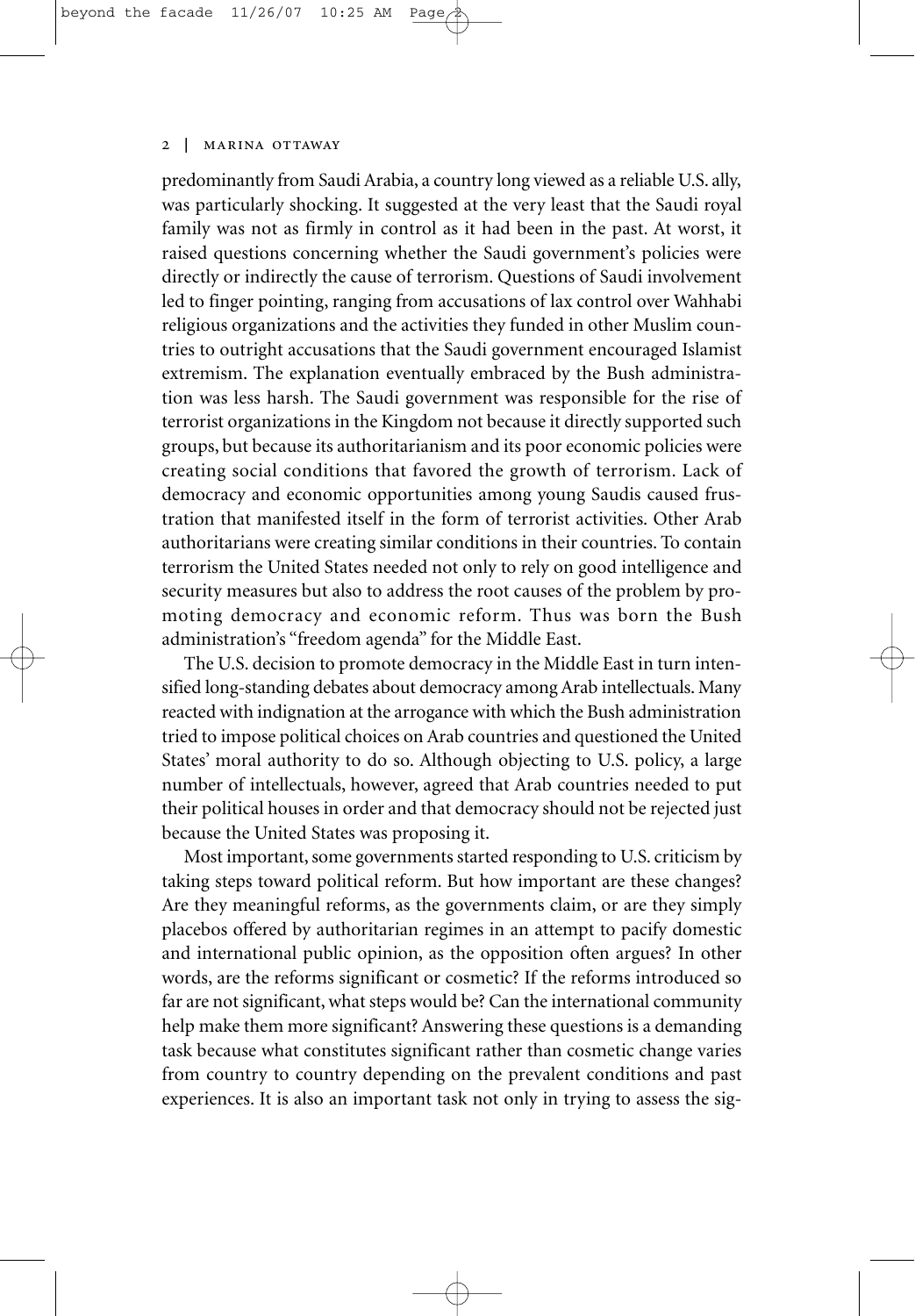nificance of the change taking place but also in helping policy makers focus their efforts.

"Significant" reform does not mean perfect reform. The goal of the essays in this book is not to provide a list of all the changes that each country would have to introduce to become a full-fledged democracy. Such an endeavor would be easy but essentially futile. A list of such changes could be readily derived from any textbook that discusses the characteristics of democratic systems. But we know that the process of democratization is slow and quirky—even a country that eventually democratizes successfully will follow a convoluted path. The challenge is thus not to describe a perfect process that will almost certainly not take place, but to distinguish partial steps that start altering the distribution of power and the character of the political system from those that are only window dressing.

The following discussion seeks to suggest parameters by which the significance of reforms can be judged, thus providing the conceptual framework for the case studies that follow.

### **A History of Change**

Most Middle Eastern countries have a long history of political change, including at times democratic reform. Egypt and to a lesser extent Syria experienced promising periods of democratic opening before World War II. Most of the independence movements in the region incorporated democratic demands in their agenda. Although the 1950s and 1960s saw the triumph of Arab nationalism in most countries outside the Gulf—leading to the imposition of single party systems in many—the following decades witnessed a slow return to more pluralistic political systems in most countries.

During the 1990s, however, Arab political systems remained stagnant, seemingly untouched by the wave of change that swept across much of the world after the fall of socialist regimes in the Soviet Union and Eastern Europe. After sitting out the first period of reform after the end of the Cold War, many Arab countries paradoxically started opening up to the possibility of political change in the late 1990s when doors were closing elsewhere. There is a lot of debate about the reasons for this new political vitality, particularly the relative importance of domestic factors and outside pressure, but the change is undeniable.

There is a new willingness on the part of most Arab governments to admit that some political change is needed. Even the most conservative among them are willing to say that Arab countries are bound to evolve politically, although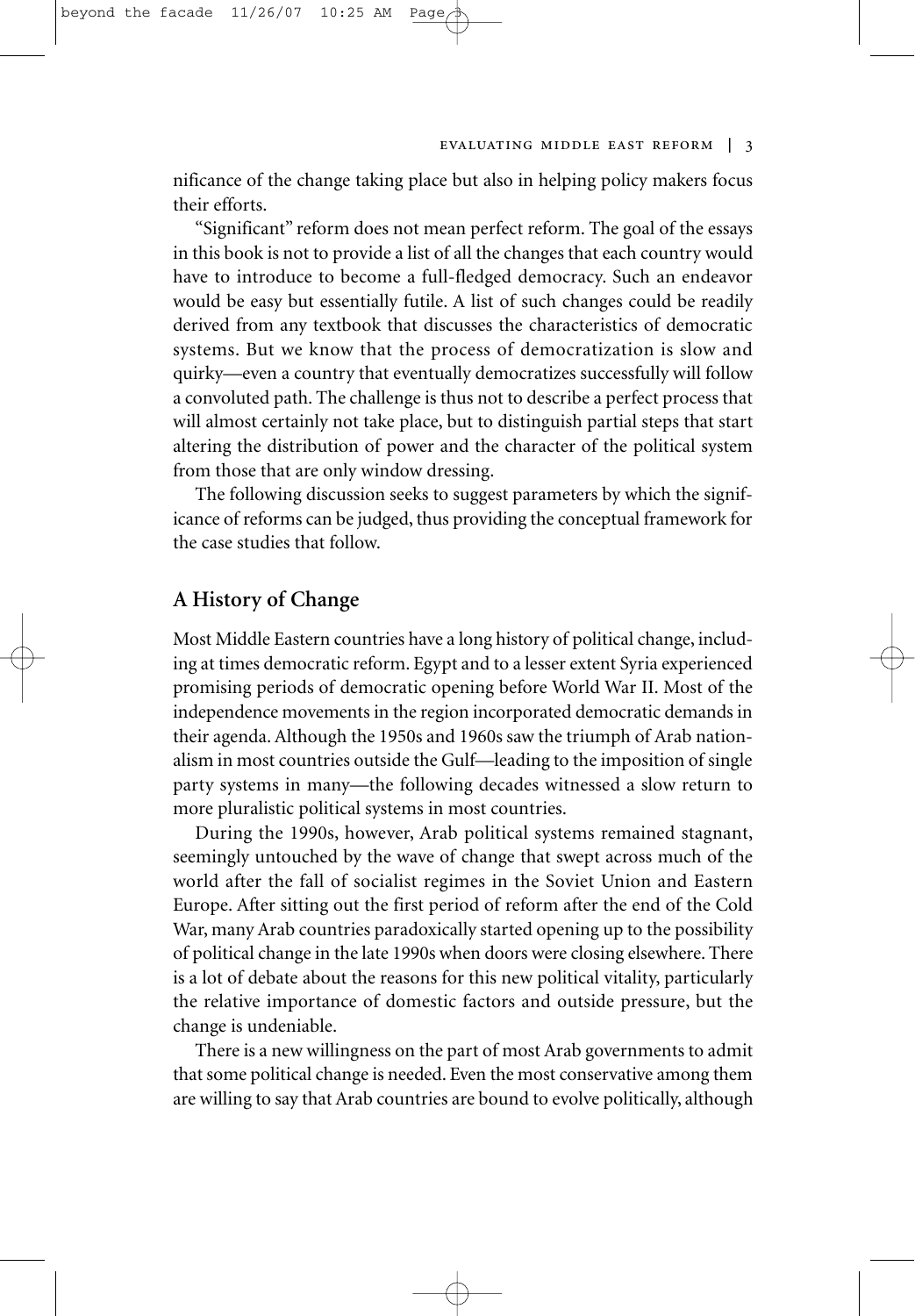in their own fashion and at their own pace. Arab intellectuals are speaking up about the need for change more openly than before, although it is not clear whether the spirited discussions taking place reach a broader and more mainstream audience than in the past. Debates about reform and democracy have become a growth industry in the Arab press. Democratic manifestos have been issued in rapid succession at meetings of civil society organizations, business groups, and even governments, creating a new and confusing array of declarations—the Sanaa Declaration, the Alexandria Declaration, and the Beirut Declaration are only some of a long list of new democratic manifestos.

The concrete steps taken by Arab governments to reform their political systems do not come even remotely close to matching the rhetoric. Many of the signatories of the eloquent declarations issued by "civil society" are not organizations but individuals who work for or with the same governments they supposedly want to reform. Intellectuals engaging in the debate over democracy in the press are careful not to cross redlines that would bring down the ire of intolerant regimes upon them. Concrete change, in other words, remains limited at best. Furthermore, it is already clear that the process of change will not be linear. In some countries, particularly in Egypt, reverse trends toward greater authoritarianism are beginning to appear.

These contradictory trends make it difficult for analysts to judge the real extent of change in the region. Are Middle Eastern countries experiencing the beginning of a real process of transformation that may lead to the emergence of democratic systems in a region hitherto known for its authoritarianism or semiauthoritarianism? Or is all the talk a smokescreen to hide political stagnation, and are the modest steps taken by some governments simply cosmetic reforms that produce the impression of change without actually altering the lopsided distribution of power to which Arab regimes owe their longevity?

The answers given to these questions from various quarters are usually more influenced by politics than rigorous analysis. Many Arabs chafing under the control of unpopular regimes tend to dismiss all changes as purely cosmetic, and they resent the approval expressed by Western governments and organizations for the steps enacted by Arab regimes. Regime supporters portray even modest measures as momentous indications of change, as does the Bush administration, anxious to convince the American public that its policies are working and that U.S. pressure is turning the Middle East into a more democratic region that is less of a danger to the United States.

A more balanced, less political appraisal of the significance of reform measures being enacted by Middle East regimes can be reached by addressing two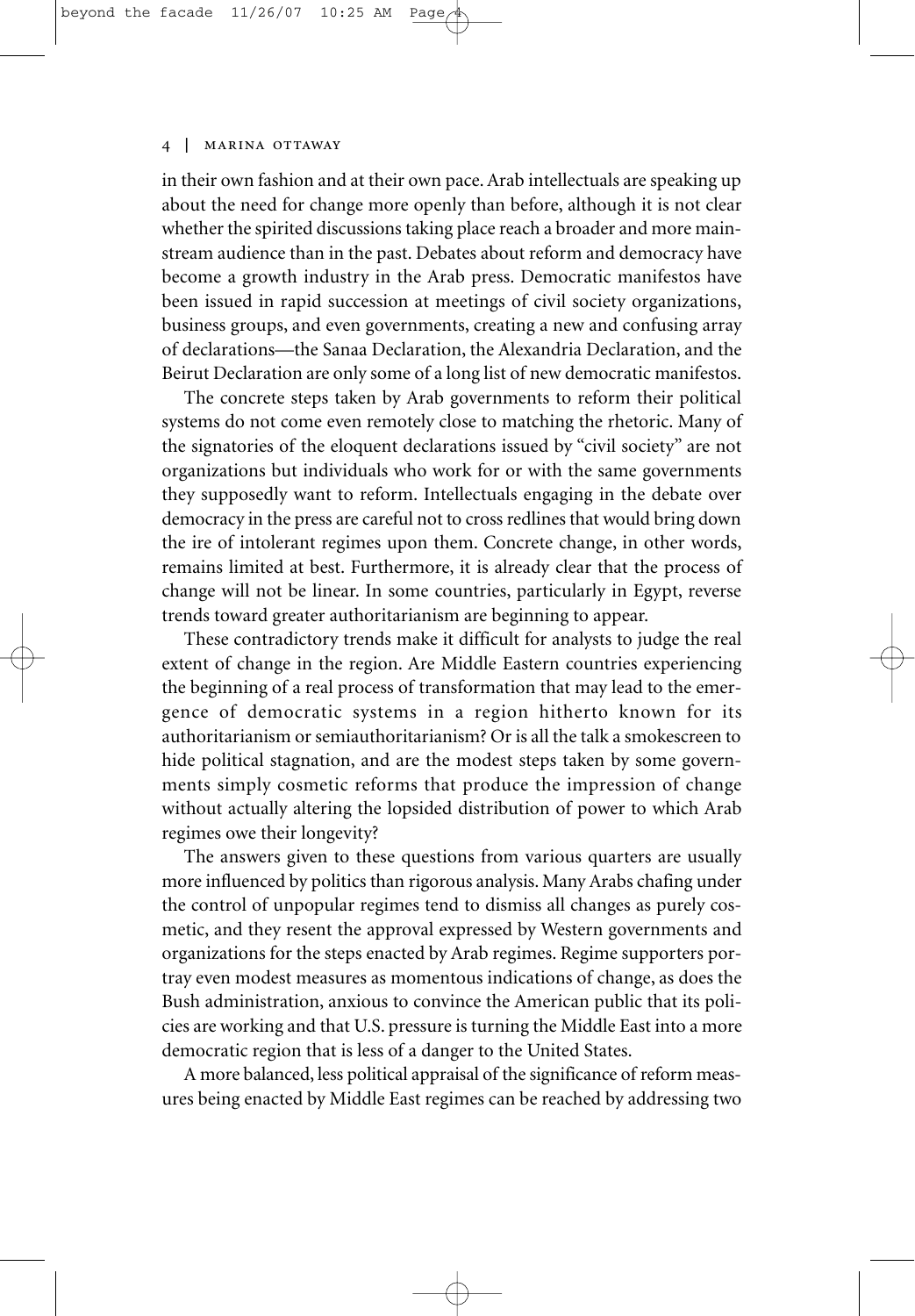issues: First, what is the difference between significant and cosmetic reform in general? And second, how is it possible to ascertain in practice whether specific steps undertaken by a government or by the opposition are significant components of a process of democratization or merely cosmetic measures?

#### **The Democratization Conundrum**

What makes it difficult to assess the significance of the reforms being enacted is that democratization is not an event but a process, usually quite lengthy— President Bush has described it in various speeches as a generational task. Even in retrospect, it is not always clear when and how the process started in a given region or country. When did the process of democratization start in the old democracies of Europe? With the signing of the Magna Carta? With the enclosure movement in Great Britain? With the French Revolution? Or did it begin when the voting franchise was extended beyond the narrow limits of the landowning class? And when did the United States become a democratic country? Volumes continue to be written on such issues.

Even more recent and seemingly clear-cut examples, such as the transformation of Central Europe in the late 1980s and 1990s, are not so simple. The fall of the Berlin Wall or the surge of crowds in Wenceslas Square in Prague were undoubtedly turning points, but they were not a beginning, because much had happened before. Furthermore, the beginning of a process of democratization is not always followed by success. Thus, democratization may start with seemingly insignificant changes, while apparently significant changes may not lead anywhere.

The processes of gradual democratization are particularly difficult to analyze.In the case of Mexico, some analysts have chosen to interpret the transfer of power from the Institutional Revolutionary Party (PRI) as the final outcome of a slow process of transformation that started in the early part of the twentieth century. The change, however, could just as plausibly be read as the result of a much more recent process triggered by the worldwide changes of the 1990s.

It is also clear from even the most superficial analysis that countries democratize in different ways: some more gradually, some suddenly; some as the result of deep socioeconomic change, others as the result of political upheaval. There may be some similarities in the final stages of the transformation in some countries, but there is certainly no universal pattern. Efforts to impose a standardized template on democracy promotion efforts during the 1990s have made this clear. The standardized models are more useful in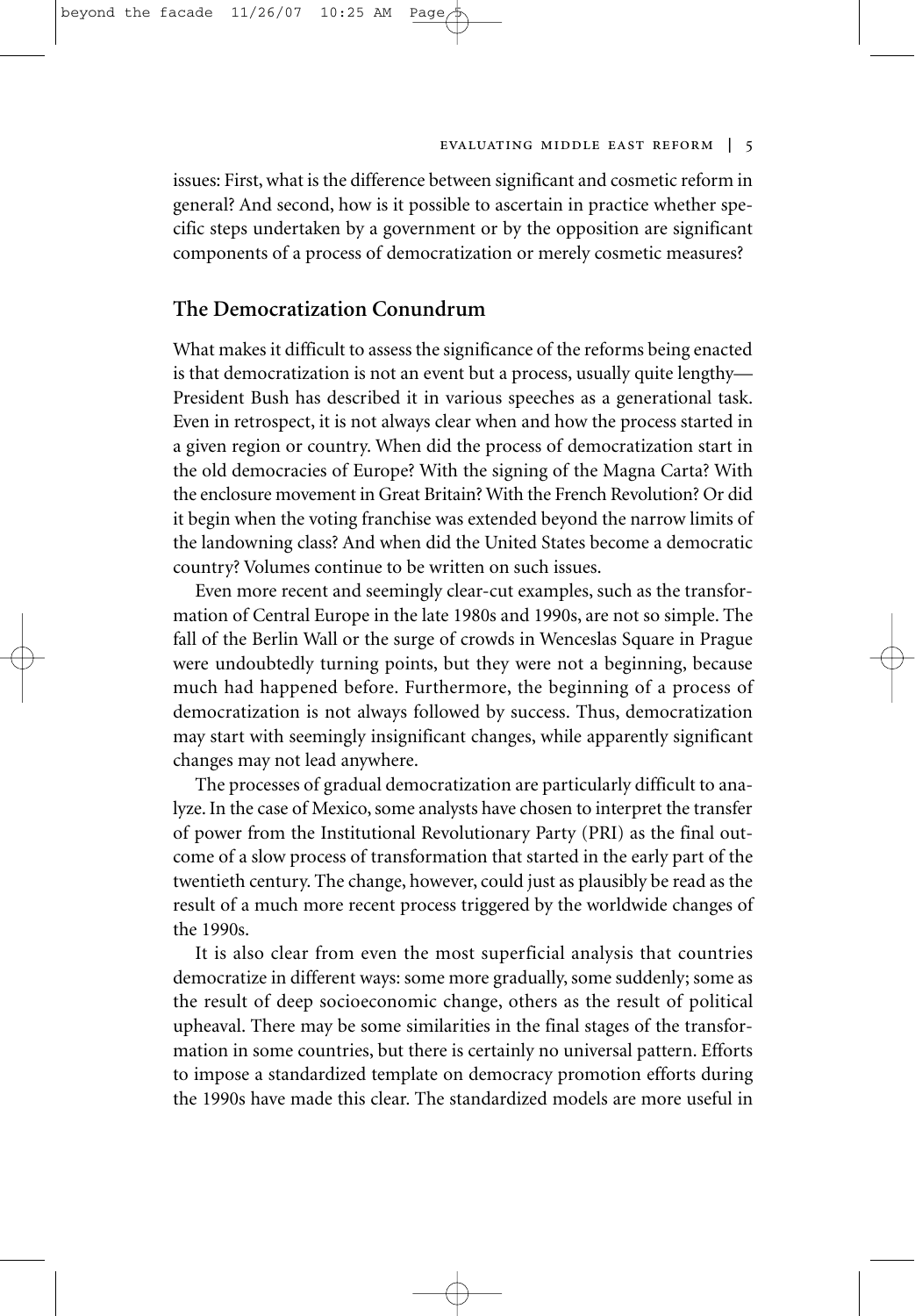helping democracy promoters organize and justify their interventions than in understanding how and why countries do or do not become democratic.

Nor can the significance of specific reforms be judged on the basis of whether they are found in a checklist of the characteristics of a democratic system. The regular holding of multiparty elections, for example, is indisputably one characteristic of a democratic system, but plenty of countries have learned the art of holding multiparty elections without allowing a real challenge to the incumbent government. Such elections are not a sign of democratization. Equal rights for all citizens, including women, are basic to the definition of a democratic system. Again, it is possible for an intelligent authoritarian to make concessions on women's rights without bringing the country closer to democracy. In other words, we cannot judge the significance of reforms by juxtaposing them with a checklist of what a democratic country must have. This is true both because countries can make a lot of progress toward democracy without scoring well on the checklist for a long time—the United States, for example, had moved far along the road to democracy before equal rights legislation was proposed—and because seemingly important reforms can be meaningless in the wrong context.

It is particularly important not to confuse all positive change taking place in a country with democratization. Economic reform does not automatically lead to democratization, and countries with abundant state control of and interference with the market can be democratic, as the history of Western Europe after World War II shows. More recently, China has introduced breathtaking economic reforms without moving significantly in the direction of democracy. Singapore has educated its population, created a legal environment favorable to investment, and introduced many other positive changes thought to be conducive to democracy, but it is not moving toward democracy. Indonesia, in contrast, has seen some real change in the political realm in a socioeconomic environment that, by frequently used standards, is extremely unfavorable. Positive change can occur on many different fronts without democratization, and there can be democratization while other conditions are poor.

## **The Idea of Paradigm Shift**

One way to approach the difficult problem of differentiating between significant and cosmetic reform is to borrow the concept of a paradigm shift from the world of the natural sciences. Thomas Kuhn has argued that major scientific advances are the result not of cumulative incremental change but of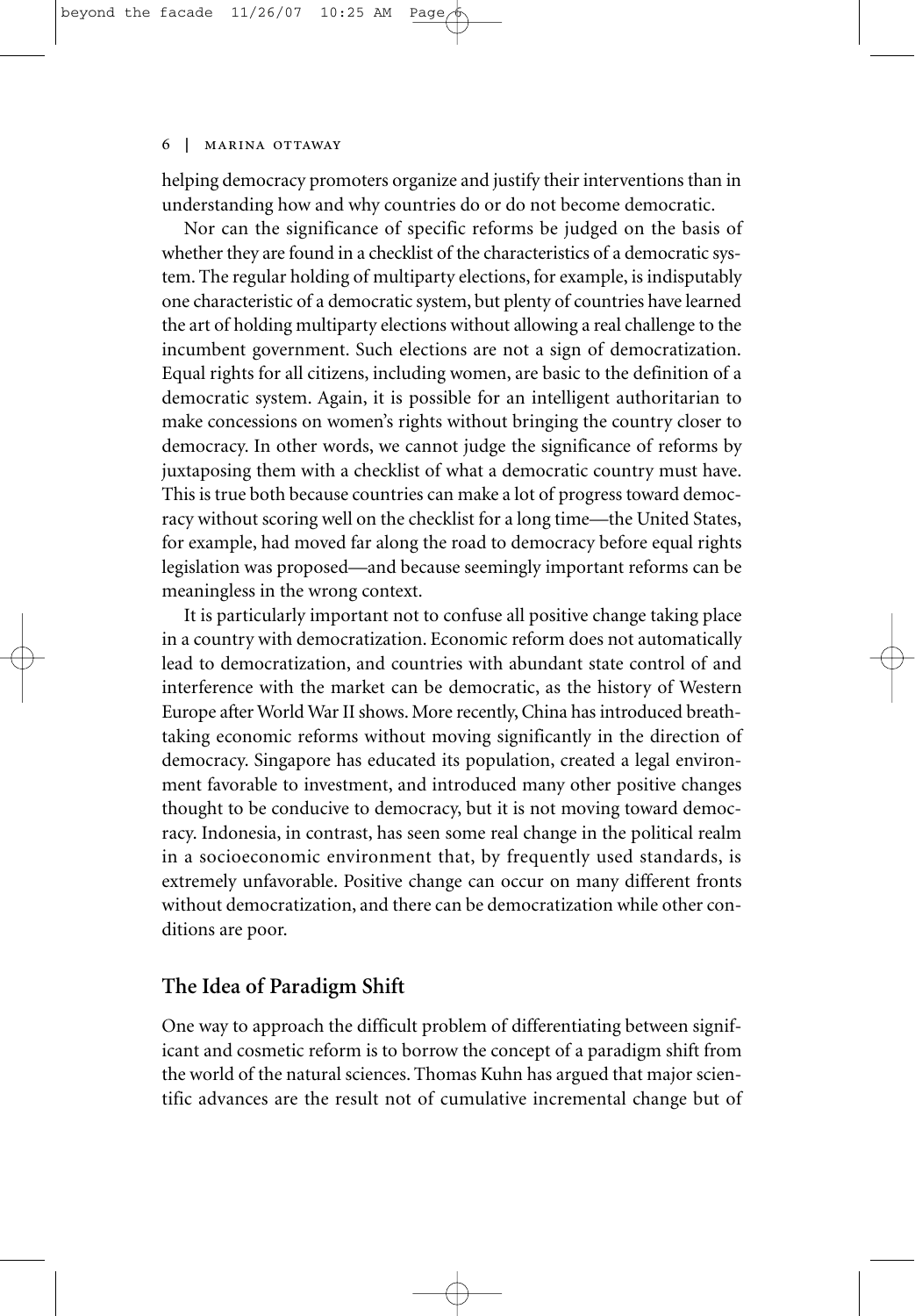scientific revolutions that lead scientists to abandon fundamental assumptions underlying their former work and to adopt a new paradigm, or set of assumptions, that looks at phenomena in a different light. It is these paradigm shifts that allow major progress to be made in the natural sciences.

In the same way, the transition from an authoritarian to a democratic system requires a political paradigm shift, an abandoning by those controlling the government, and often also by their opponents, of old assumptions about the fundamental organization of the polity, the relation between the government and the citizens, and thus the source, distribution, and exercise of political power. Paradigm shifts do not always lead to democracy. The Russian Revolution entailed a paradigm shift with worldwide implications, but it was most certainly not a shift toward democracy. Former Egyptian President Gamal Abdel Nasser and the Free Officers brought about a political paradigm shift in Egypt that had repercussions throughout the Arab world, but again democracy was not part of this shift. Yet while there can be and have been paradigm shifts without democracy, there can be no democracy without a preceding paradigm shift.

Absent such a paradigm change, a country can still show some progress toward a less repressive political system without making real progress toward democracy. An authoritarian regime can become more benevolent—for example, by avoiding the most extreme forms of repression (often because the regime concludes that such measures are counterproductive). A government may even liberalize a little, for example, by permitting limited criticism of high officials in the press. As long as these changes are benevolent acts of the ruler rather than the recognition of inalienable political rights of the citizens, no paradigm shift has taken place. The wave of post–Cold War political transitions provides numerous examples of political reforms without paradigm shift, leading to the rise of semiauthoritarian regimes.

The idea of a paradigm shift as the central element of the process of democratization is rather different from the usual concept of how transitions occur offered by students of democratization and adopted by democracy promoters. In the more common approach, democratization is seen as a three-phase process: a period of liberalization, followed by a transition represented by the holding of competitive multiparty elections, followed finally by a prolonged period of democratic consolidation. The problem with this conceptualization of the process of democratization is that many countries experience a period of liberalization and hold competitive elections without truly democratizing. They erect the façade of democracy but not the building behind it, and become what I have called elsewhere semiauthoritarian coun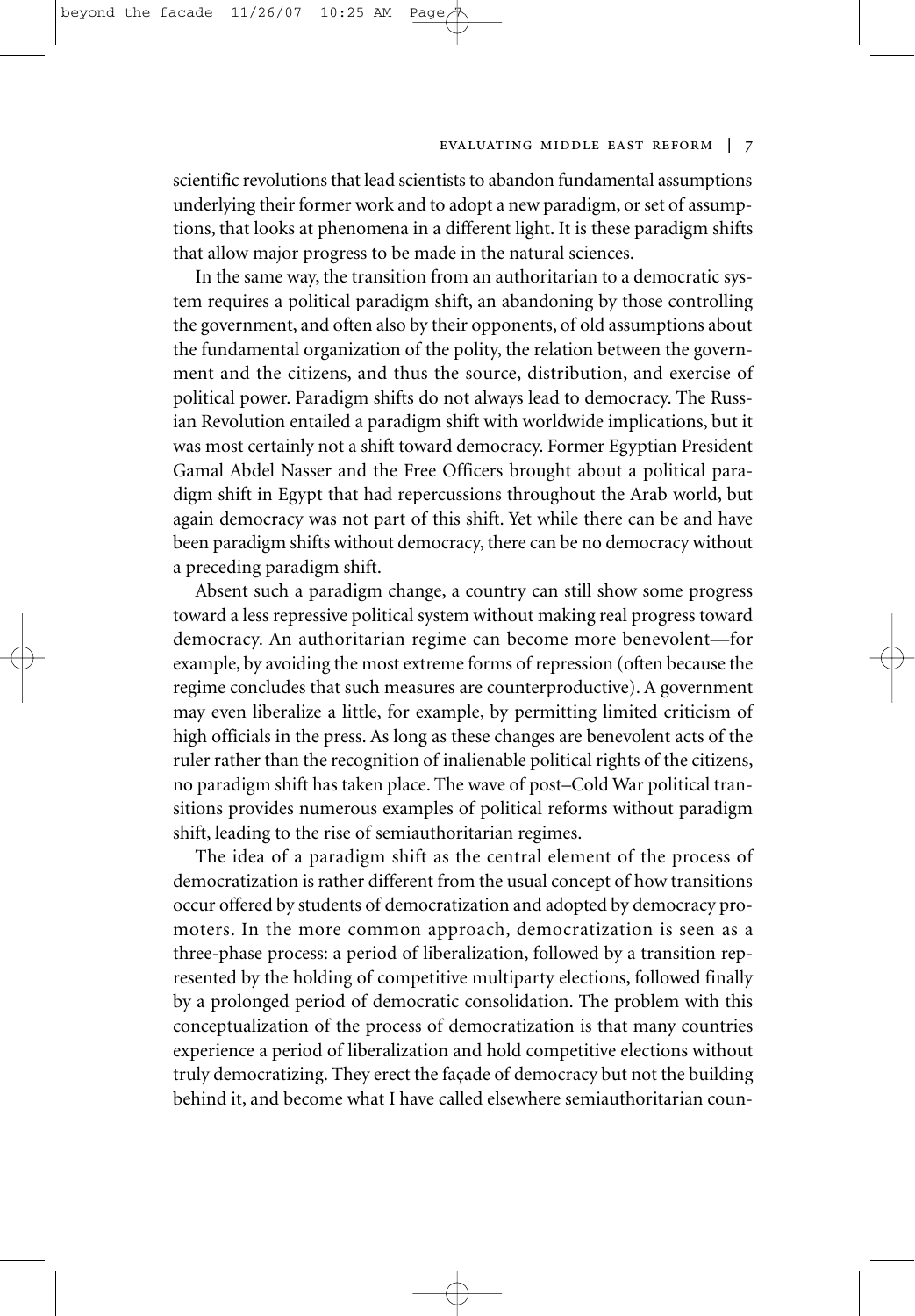tries. These countries have not experienced a paradigm shift but have simply superimposed the formal processes expected by the international community on the old assumptions about how power is generated and exercised.

What leads to political paradigm shifts? In the Middle East, the dominant assumption is that only incumbent regimes have the power to launch a meaningful reform process. The assumption is widely shared by Arab governmental and nongovernmental elites as well as important segments of the public. It is also eagerly embraced by outsiders who want to promote democracy without risking destabilization, including U.S. government agencies and nongovernmental organizations. On the part of Arab groups, the assumption is based on a mixture of political prudence and cultural traits. People who live in authoritarian countries have, by definition, little experience with grassroots organizing and are used to seeing the government as the source of all problems and all solutions. Although most Arab countries have known periods of some political openness and, outside the Gulf states, have some experience with democratization, citizens tend to look to the authorities for solutions; those who do not are more likely to advocate violent, radical change rather than incremental reform. But the focus on change from the top is also the result of political expediency for many Arabs, as it is for many Westerners. Change from the top protects the interests of citizens for whom the status quo is morally reprehensible but materially safe and even rewarding. Change from the top also safeguards the interests of foreign countries that are concerned about stability and advocate democracy not as a means to bring about sweeping change, which can be dangerous, but as a means to create mildly reformist regimes deemed to be more flexible and thus more stable than authoritarian ones.

The focus on reforms introduced by the government is justified by the understanding that, ultimately, a change in the political paradigm of a country requires action by the government, whether the old or the new one, because it is the government that can change the rules of the political game and enact a new system. Even in the rare cases where political change takes a revolutionary form, the new system is established by those who seized control of the state, and thus control of governing. But political change that affects the distribution of power in a country rarely comes solely at the initiative of the government—from the top down—without any prompting. Reform is usually a response to pressures within the society that make change imperative. In assessing the significance of the changes taking place in a country, it is thus important to look not only at the initiatives taken by the government but also at actions by nongovernmental actors, such as political parties, civic organi-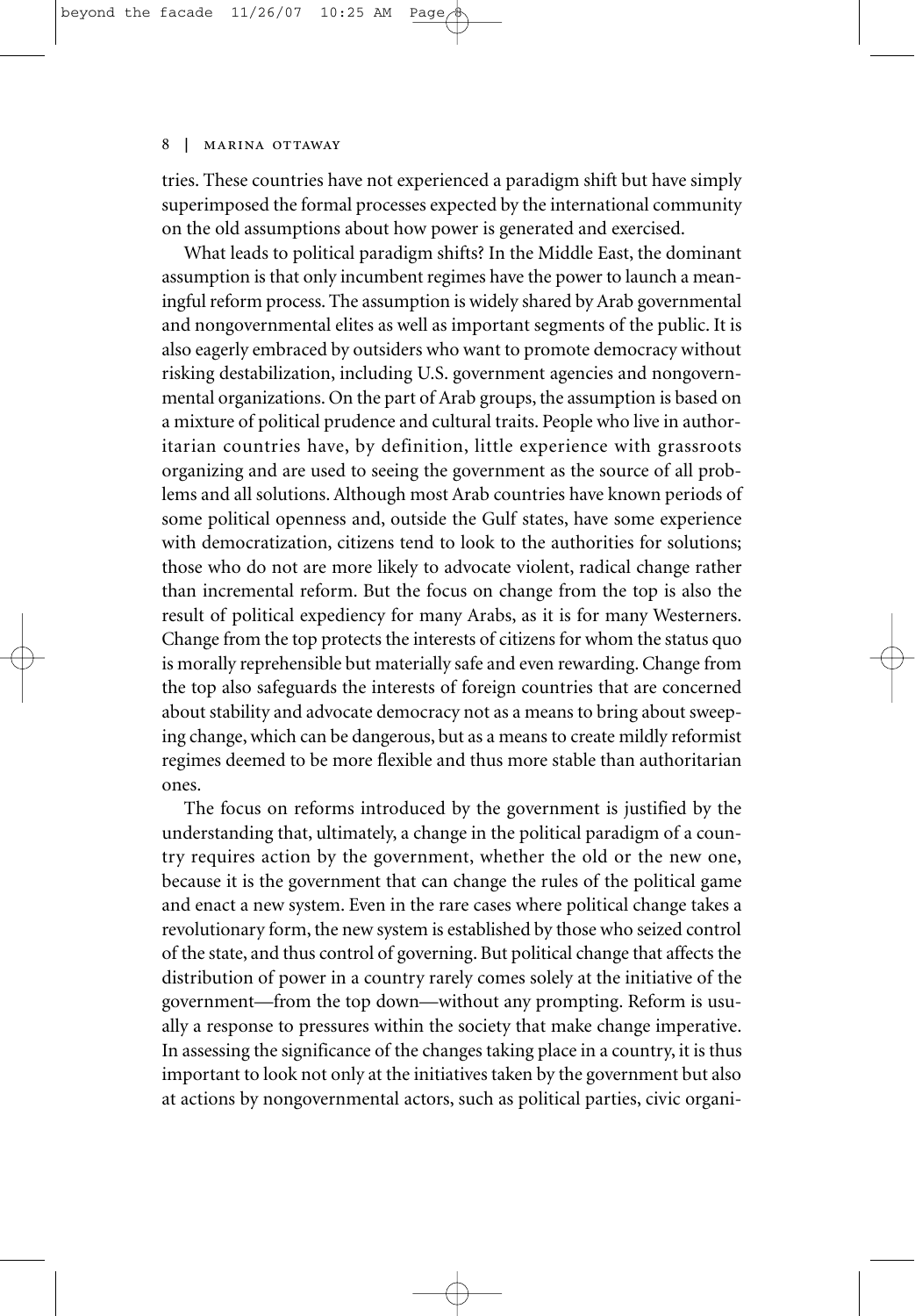zations, social movements, and labor unions, that may affect the balance of power and put real pressure on the government to reform. Not all steps taken by such independent organizations are significant in terms of democratic change; there are cosmetic activities here as well. The growth of political parties with a large membership is undoubtedly a significant change. The signing of a democracy manifesto by a small number of intellectuals is a cosmetic though morally gratifying step, unlikely to trigger a political paradigm shift.

Until the end of the Cold War, and even more recently in the Middle East, a discussion of reform from the top and pressure from below would have exhausted the possibilities about the sources of paradigm change. At present, with the issue of political reform in the Arab world high on the agenda of the United States and the European Union, the question also needs to be asked whether a political paradigm change can result from external pressure. Events of the last few years show that external pressure can easily trigger cosmetic reform. Many Arab regimes have been quite responsive to U.S. pressure. For example, several countries have tried to refurbish their reformist credentials by amending family codes to improve the rights of women or by appointing women to important, visible positions. Some are experimenting with elections, at least local ones, although usually in such a way that makes it extremely unlikely, if not outright impossible, for candidates or parties hostile to the government in power to acquire control.

What we have not witnessed so far is any example of outside pressure convincing the incumbent government to expose itself to competition that might result in its ouster from power. Nor is it clear whether the United States and other outsiders pushing for reform really want to see the enactment of measures that could lead to a political paradigm change with unforeseeable consequences. Modest, even cosmetic, change often accommodates the political requirements of both incumbent governments and outsiders better than far-reaching measures with unpredictable consequences.

## **Assessing the Significance of Reforms**

Defining reforms that could lead to paradigm shifts as significant and those that do not as cosmetic does not answer the question of how to distinguish between the two in practice. Several problems arise in judging the significance of reforms in practice.

The first is the time frame. Reforms should be judged on the basis of the likelihood that they will make a difference in a relatively short period of time. It is true that democratization is a long process, and that democratic consol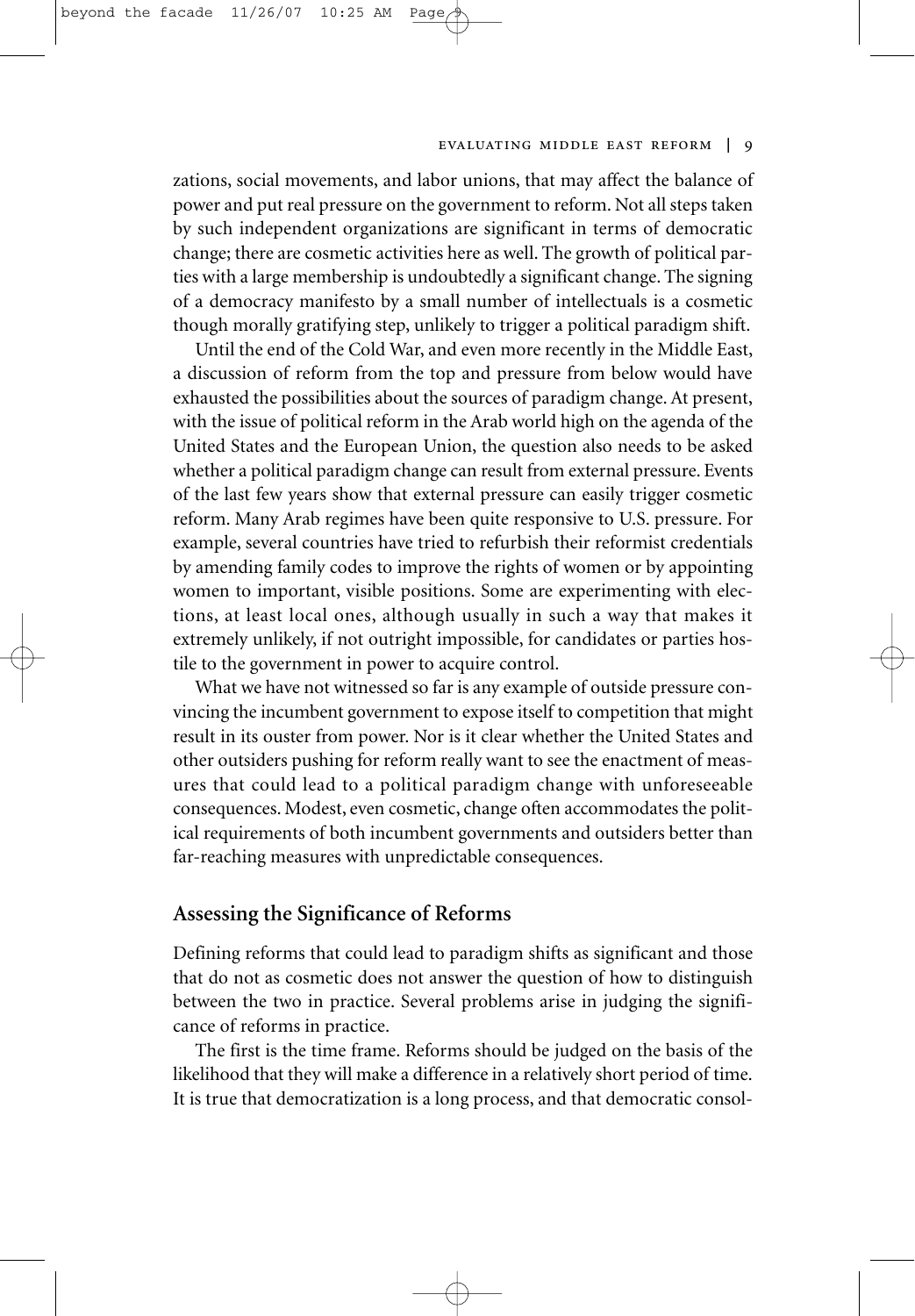idation takes decades at best. But in judging the significance of specific steps supposedly taken by governments or opposition groups to facilitate democratization, it is necessary to use a much shorter time frame. Presumably, if a government is committed to democratic change, it will take steps that have an effect in the short run, not in the distant future. Although any precise number will be arbitrary, reforms that are not likely to have an impact within five years should not be considered significant. For example, the amendment of a party registration law that may have an impact on elections scheduled four or five years in the future should be considered significant because it could contribute to change in the distribution of power, and thus to paradigm change, in the foreseeable future. But the appointment of younger ministers or the promotion of younger officials to high positions in a ruling party cannot be considered a significant sign of change solely because it indicates the rise of a new generation that at some point might take it upon itself to reform the system. The time frame is simply too long, and the supposed process of generational change too vague to see such appointments and promotions as indications that change is indeed underway.

The second problem is whether a measure has a direct impact on political reform or whether it would become significant only if all parts of a chain of events fell into place. For example, the lifting of emergency laws to free up political activity is undoubtedly a significant reform by the government, and the formation of a coalition of political parties a significant step taken by the opposition. Both could lead to a paradigm shift in the foreseeable future. The privatization of state industry, however, cannot be considered significant from the point of view of political paradigm shift because the political impact of such a measure would at best be indirect and contingent on many other pieces falling into place. If privatization were honestly conducted and led to real economic growth, if economic growth were of such a nature that it facilitated the formation of a large middle class rather than the emergence of a small number of robber barons, and if the process continued long enough, a political paradigm shift could develop in the end. But there are too many uncertainties and contingencies in the chain to allow the analyst to define privatization as a significant step toward political paradigm change.

Finally, there is the problem of unintended consequences and the "slippery slope." Reform processes that start out as limited and carefully orchestrated from the top may have unintended consequences leading to a paradigm shift at some point. The repression of the Prague Spring in 1968 triggered a series of reactions that are indirectly connected to the velvet revolution of 1989. Yet, it would make little sense to see the repression of the Prague Spring as the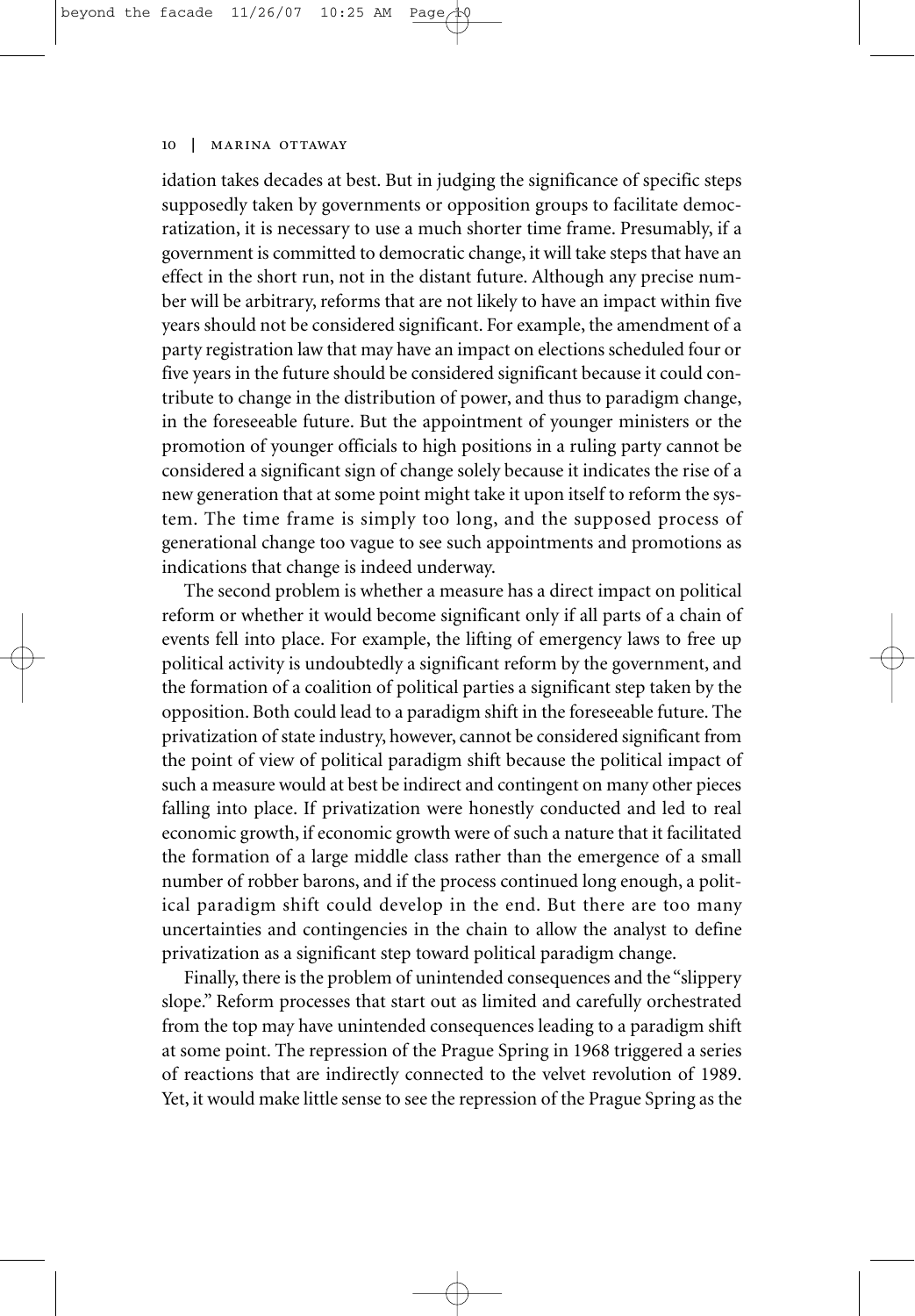beginning of democratization in Czechoslovakia. Again, there are too many contingencies and intervening variables in the slippery slope scenario.

To be sure, it is only in retrospect that it becomes truly clear whether or not reforms have led to paradigm change. The observer of contemporary phenomena has to be content with evaluating the potential for change, knowing full well that it will not be automatically realized. Furthermore, not all significant reforms are relevant to democratization. Reforms that could lead to democracy must favor the emergence of a political system that, following Robert Dahl's definition in *Polyarchy: Participation and Opposition,* is responsive, or almost completely responsive, to its citizens, allowing them to formulate and express preferences.2 Focusing on responsiveness rather than on institutional arrangements as the defining characteristic of a democracy makes it easier to separate changes that are steps toward democracy from those that are purely formal. For example, the question is not simply whether elections are held regularly, but whether such elections lead to the formation of responsive governments that are not all-powerful and are thus obliged to respond to their constituents' demands to remain in office.

Significant, political paradigm-changing democratic reforms are thus those that affect, or at least have the potential for affecting, the distribution of power in a country and make power subject to a popular mandate. Such reforms must contribute to limiting the power of the executive, allowing the emergence of other centers of power and introducing an element of pluralism. The countries of the Middle East at the present time are characterized by an extraordinary concentration of power in the hands of an executive—a king, a ruling family, a religious establishment, a strong president. This is the fundamental problem of democracy in the entire region. The only true exceptions at this point are Lebanon, where power is allocated—both constitutionally and in political reality—among different political institutions and religious communities, and Iraq, where U.S. intervention has destroyed the strongman paradigm, leaving no political system capable of generating power and creating a power vacuum, violence, and instability.

The changes in the distribution of power and thus in the responsiveness of the political system do not have to be complete or even particularly extensive for specific changes or reforms to be considered significant. Certainly, a new political paradigm does not have to be elaborated for change to be considered significant. Even in the natural sciences, the shift starts with the challenging of the old assumptions, not with the consolidation of a new model.

In conclusion, significant reforms are those that have the potential for leading to a democratic paradigm shift in a fairly short time period, without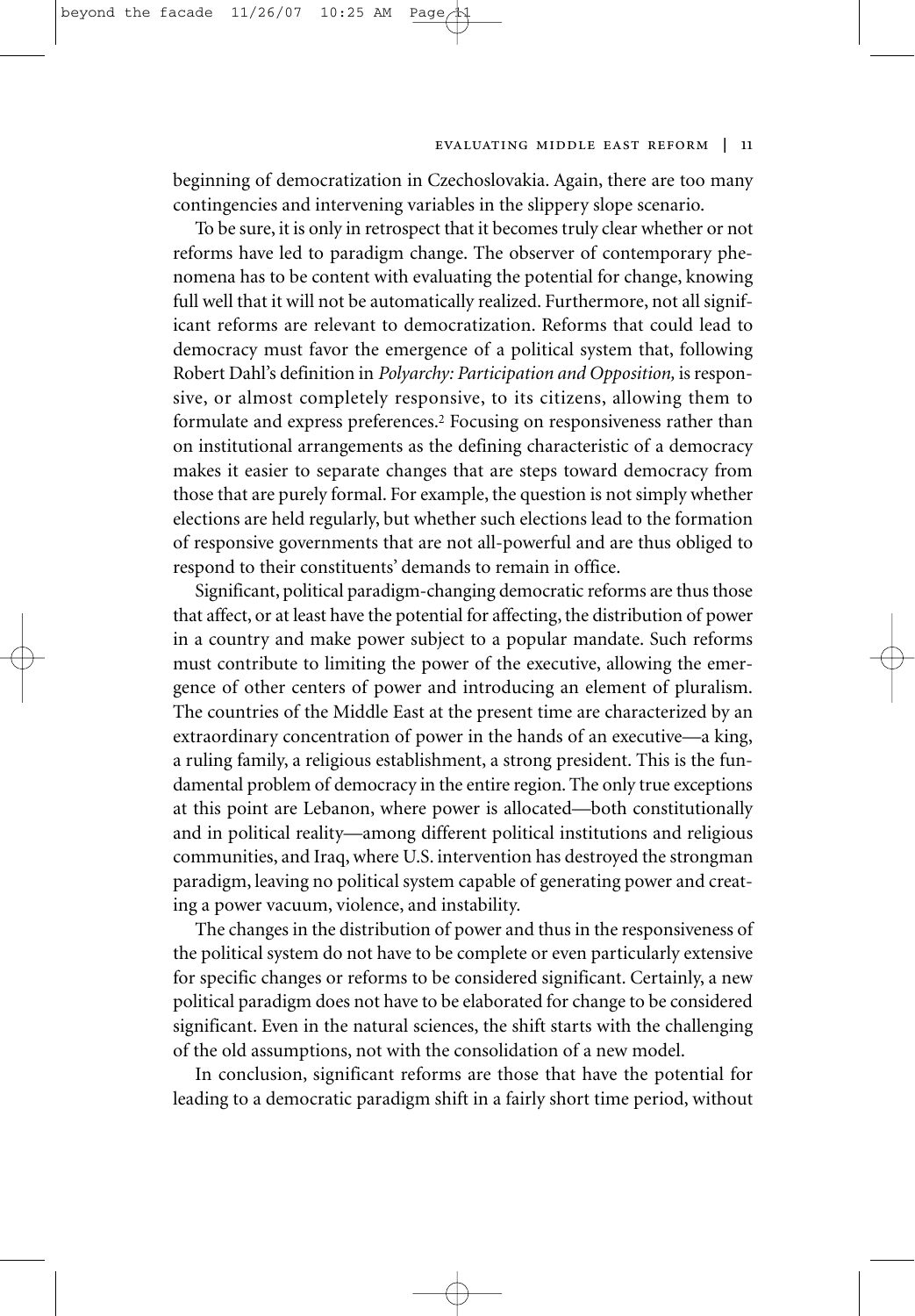the interference of a long chain of intervening variables that may or may not materialize, and equally without the interference of unforeseen circumstances. Although the possibility that a complex chain of events will lead to democratization cannot be ruled out, or that apparently insignificant change will put the country on a slippery slope toward major transformation, we cannot judge the significance of specific reforms by assuming that such a chain of events will unfold.

Significant reform can occur from the top down, if a government enacts measures that start breaking down its monopoly over power. Significant change can also occur from the bottom up, when strong new organizations with a political agenda form. Ideally, that political agenda should be a democratic one, but even the growth of a political organization with an agenda that falls short of democracy can be important in breaking down the power of the old regime. A country where a nondemocratic government is being challenged by other political forces, even if they do not embrace a democratic agenda, is closer to pluralism than one in which a government is unchallenged or challenged only weakly. Anything that leads to autonomous activities and organizing is part of the process of breaking down power at the core.

Even significant reforms, however, may not lead to a paradigm change and democratization. In assessing the significance of reforms, analysts cannot predict the ultimate outcome of a long-term process because too many new factors can intervene. Analysts can only try to ascertain whether the steps taken at a given time are significant and thus have the potential to contribute to democratization. Assessing present significance does not mean predicting future outcomes. For example, a constitutional amendment that increases the power of the parliament is a significant measure, although in the future its potential for changing the balance of power in the country may be voided by electoral maneuvering that ensures that the ruling party controls the overwhelming majority of the seats. The decision to allow political parties to register is significant, although there is no guarantee that those parties will succeed in developing strong constituencies. There is no guarantee that a reform introduced by the government, or an initiative introduced by independent organizations, will eventually lead to paradigm change but that does not mean that such reforms and initiatives should be dismissed as purely cosmetic changes.

Cosmetic reforms are measures that do not affect the distribution of power, do not make the government more open to challenges, and thus do not have the potential for leading directly to paradigm change. Furthermore, cosmetic reforms are deliberately designed to give the appearance of change while pre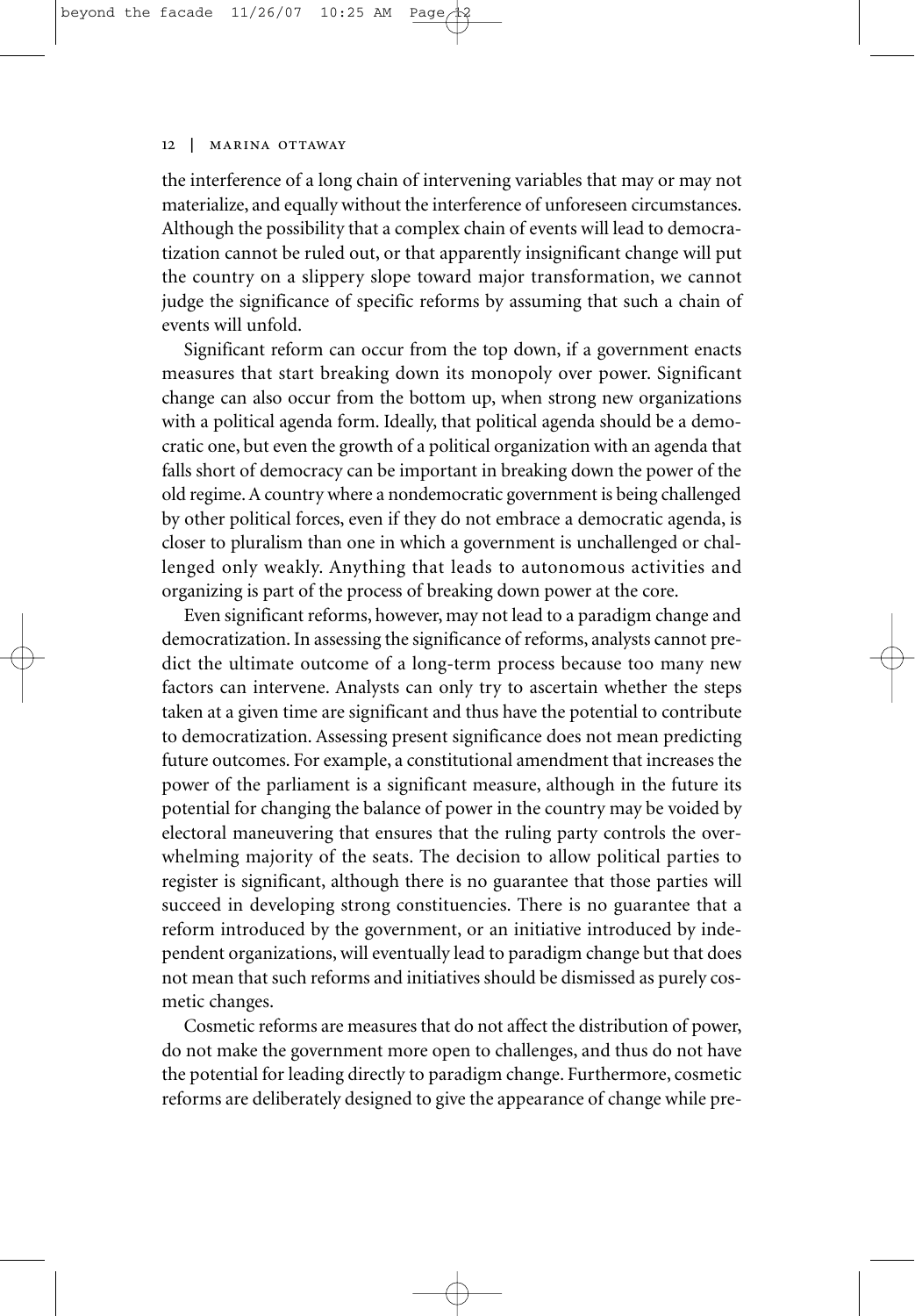cluding its possibility. When a government decides to allow the election of half the members of parliament while maintaining the right to appoint the other half, it is carrying out a cosmetic reform.

Cosmetic reforms may be introduced more often in response to the pressure of the international community when domestic pressure is still limited. Confronted with the mobilization of significant domestic constituencies, governments are likely to either resort to repression or introduce significant change. It is the distant external actors who may be satisfied with façade changes.

#### **Reform in Practice**

The ten countries analyzed in this book are quite different from one another. Inevitably, so are the types of reforms their governments have introduced, the nature of the political actors involved, and the process that has determined the extent and type of change taking place. Together, the ten cases offer a broad, though not exhaustive, overview of the variety and complexity of the issues involved in a political reform process.

Political change has been pervasive in most of the countries studied in this volume. But change has not followed a clear direction, and progress toward greater openness has often been undone by reversals. Furthermore, in countries where the political space is more open now than it was even a few years ago—where debate is more lively and participation by citizens the highest the changes stop well short of a paradigm change.

Morocco and Kuwait are the two most encouraging models of reform analyzed in the book, with a pluralistic and competitive process for electing parliament, lively media, public debates, and reasonable protection of individual rights and liberties, as illustrated by the studies of Marina Ottaway and Meredith Riley on Morocco and of Paul Salem on Kuwait. Yet in both countries the power of the executive remains disproportionately larger than that of other government branches, with the Moroccan king not subject to any constitutional limitations on his power and the Kuwaiti ruling family still fighting the authority of parliament.

Yemen, one of the least developed countries in the Middle East and North Africa region and thus one many analysts would expect to be quite resistant to political reform, also has a very active political scene, with an opposition willing to enter into cross-ideological alliances between Islamist and secular parties and a government that has made a conscious decision not to crush or eliminate some opposition groups even when it has been in a position to do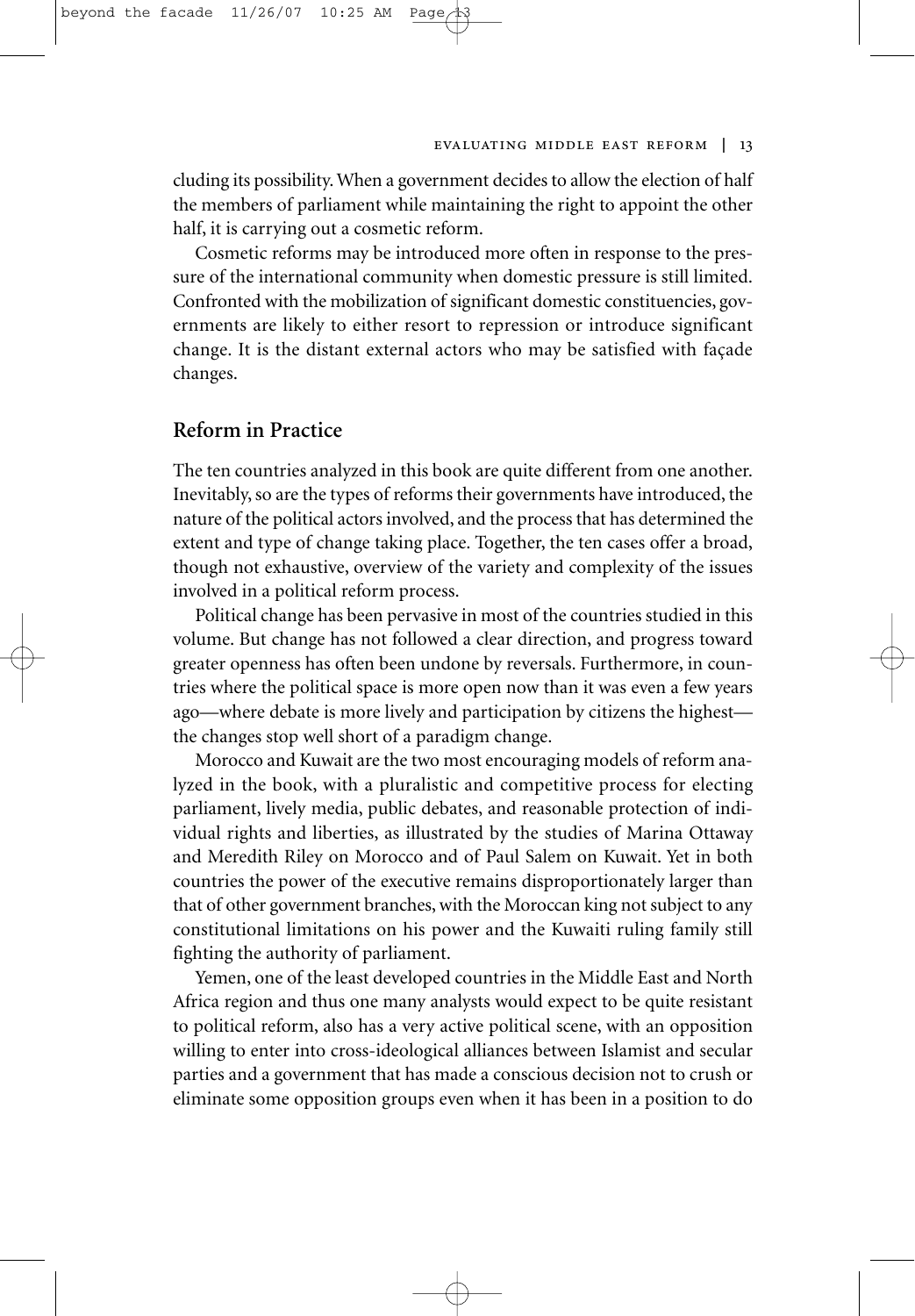so. Nevertheless, the president and ruling party in Yemen maintain the ability to manipulate the system and avoid any true challenge to its power, as Sarah Phillips shows.

Egypt represents a much more disturbing case where promising advances toward a greater political openness and a more dynamic political system have been quickly reversed, as shown in the analyses by Michele Dunne and Amr Hamzawy. Egypt thus offers a stark reminder of the reversibility and uncertainties of reform processes.

Saudi Arabia demonstrates why political reform needs to be evaluated on a case-by-case basis, keeping in mind the starting point and the overall context. It is easy to dismiss Saudi Arabia as a country where no political reform is taking place. Power is still firmly controlled and exercised within the labyrinthine confines of the royal family and the religious establishment, independent political and even civil organizations are nonexistent, and space for free political activities or even personal lifestyle choices is exceedingly limited. Yet Saudi Arabia should not be dismissed as an example of complete stagnation: Because the society has been so closely controlled, even small changes become significant, and Amr Hamzawy's analysis shows that many small changes are taking place.

Paradoxically, Jordan and Syria, studied by Julia Choucair-Vizoso and Ellen Lust-Okar, respectively, are in many ways politically more stagnant, although more open socially. They are neither moving toward greater openness and reform nor closing down the political space drastically. Rather, they appear to be drifting politically. Stagnation in both cases is explained not just by domestic factors but by the regional context as well.

Algeria, Lebanon, and Palestine have all experienced political ferment as well as violent turmoil. All three cases are extremely complex, and as a result they are often misrepresented. Algeria could certainly be analyzed, like many other countries, in terms of the relationship between government and opposition parties, the changing role of institutions, and the dynamics of political participation. But Hugh Roberts shows that the real story in Algeria is the struggle between military and civilian elites, which has resulted in greater power for civilian elites but not in a broadening of political participation. Julia Choucair-Vizoso shows that two parallel processes are unfolding in Lebanon as well. One is a battle for political reform—where issues such as reform of the electoral law and economic restructuring dominate—and the other is the continuation of the old strife among different confessional groups. The weight of the different issues is in constant flux, with the strife among confessional groups and their foreign allies most prominent in 2007. Similarly,